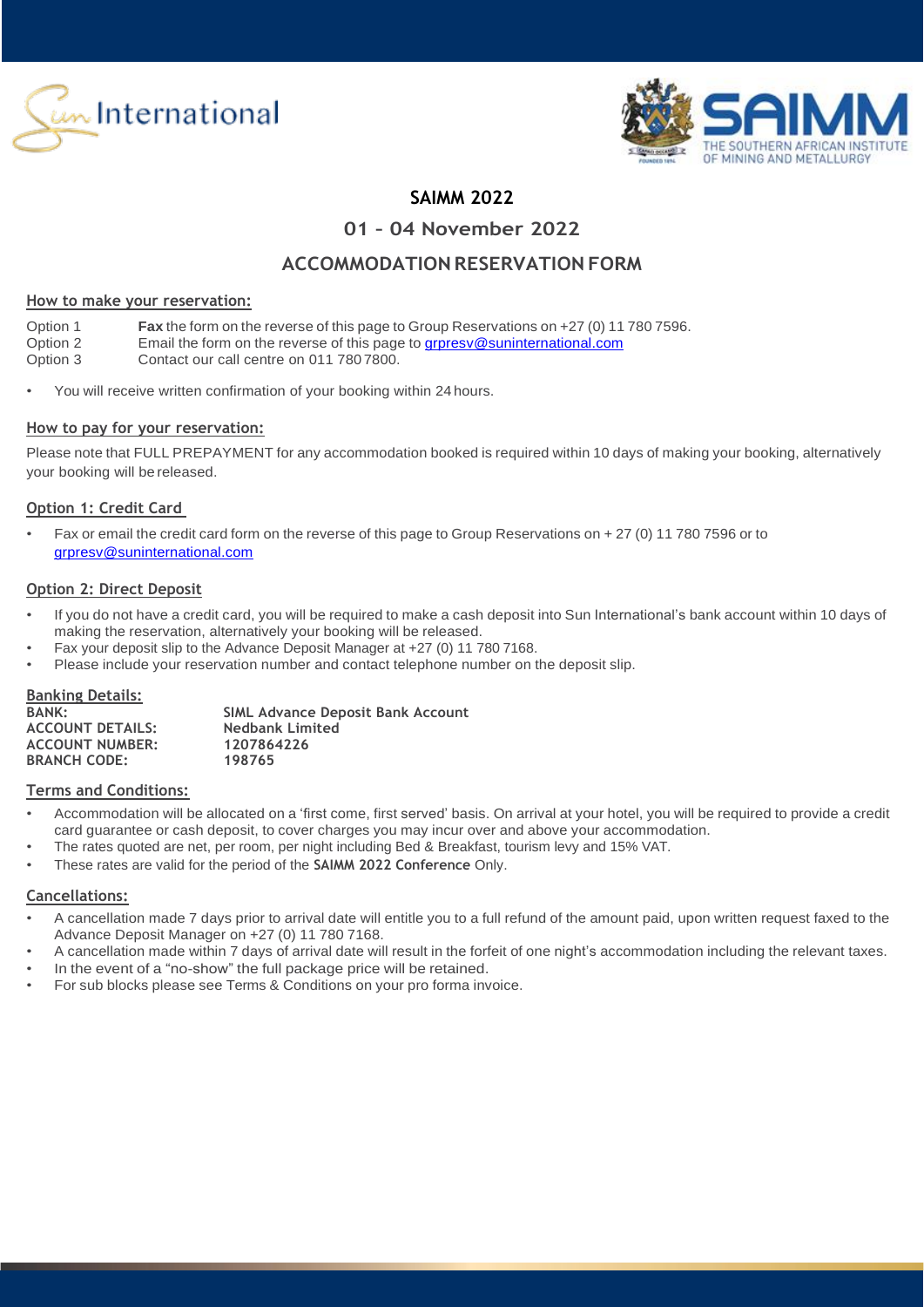# **01 – 04 November 2022**

# **ACCOMMODATIONRATESCHEDULE Closing date for Accommodation Reservations: 30 September 2022**

| <b>LOCATION</b>                 | <b>ROOM</b><br><b>TYPE</b> | <b>GROUP</b><br>-ID | <b>RATES</b>  |               |
|---------------------------------|----------------------------|---------------------|---------------|---------------|
|                                 |                            |                     | <b>Double</b> | <b>Single</b> |
| <b>CABANAS</b><br><b>HOTEL</b>  | <b>Standard Twin Room</b>  | SAIMM0222PB         | R 1 741.00    | R 1 531.00    |
| <b>LOCATION</b>                 | <b>ROOM</b><br><b>TYPE</b> | <b>GROUP</b><br>-ID | <b>RATES</b>  |               |
|                                 |                            |                     | <b>Double</b> | <b>Single</b> |
| <b>SOHO HOTEL</b>               | Luxury Twin Room           | SAIMM0122PB         | R 2 240.00    | R 1 995.00    |
| <b>LOCATION</b>                 | <b>ROOM</b><br><b>TYPE</b> |                     | <b>RATES</b>  |               |
|                                 |                            |                     | <b>Double</b> | <b>Single</b> |
| <b>CASCADES</b><br><b>HOTEL</b> | Luxury Twin Room           | SAIMM0322PB         | R 2706.00     | R 2 421.00    |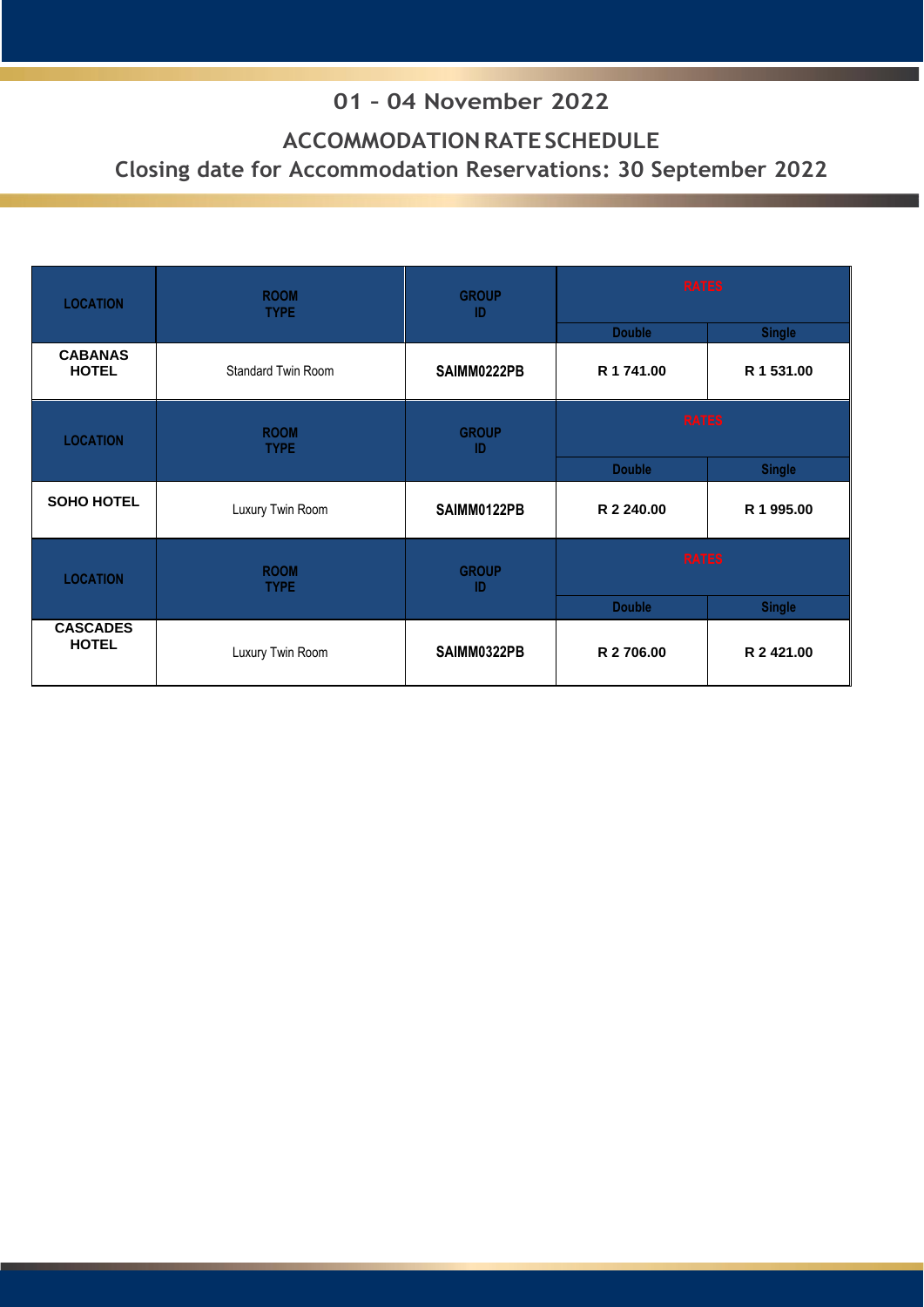### **GUEST INFORMATION (PleasePrint)**

## **Please read the Terms & Conditions and sign in the space provided below in acceptance thereof**

| Surname                            | Name   |                       |                        | Title          |  |
|------------------------------------|--------|-----------------------|------------------------|----------------|--|
| Partner's Surname                  |        |                       |                        | <b>Title</b>   |  |
| <b>Postal Address</b>              |        |                       |                        |                |  |
|                                    |        |                       |                        | Postal<br>Code |  |
| Facsimile                          |        |                       |                        |                |  |
| Email                              | Tel(B) |                       | Tel (H) /<br>Cellphone |                |  |
| Arrival Date &<br>Room Type        |        |                       |                        |                |  |
| Group ID                           |        | <b>Departure Date</b> |                        |                |  |
| Special Requests /<br>Instructions |        |                       |                        |                |  |
| <b>Guest Signature</b>             |        | Name                  |                        |                |  |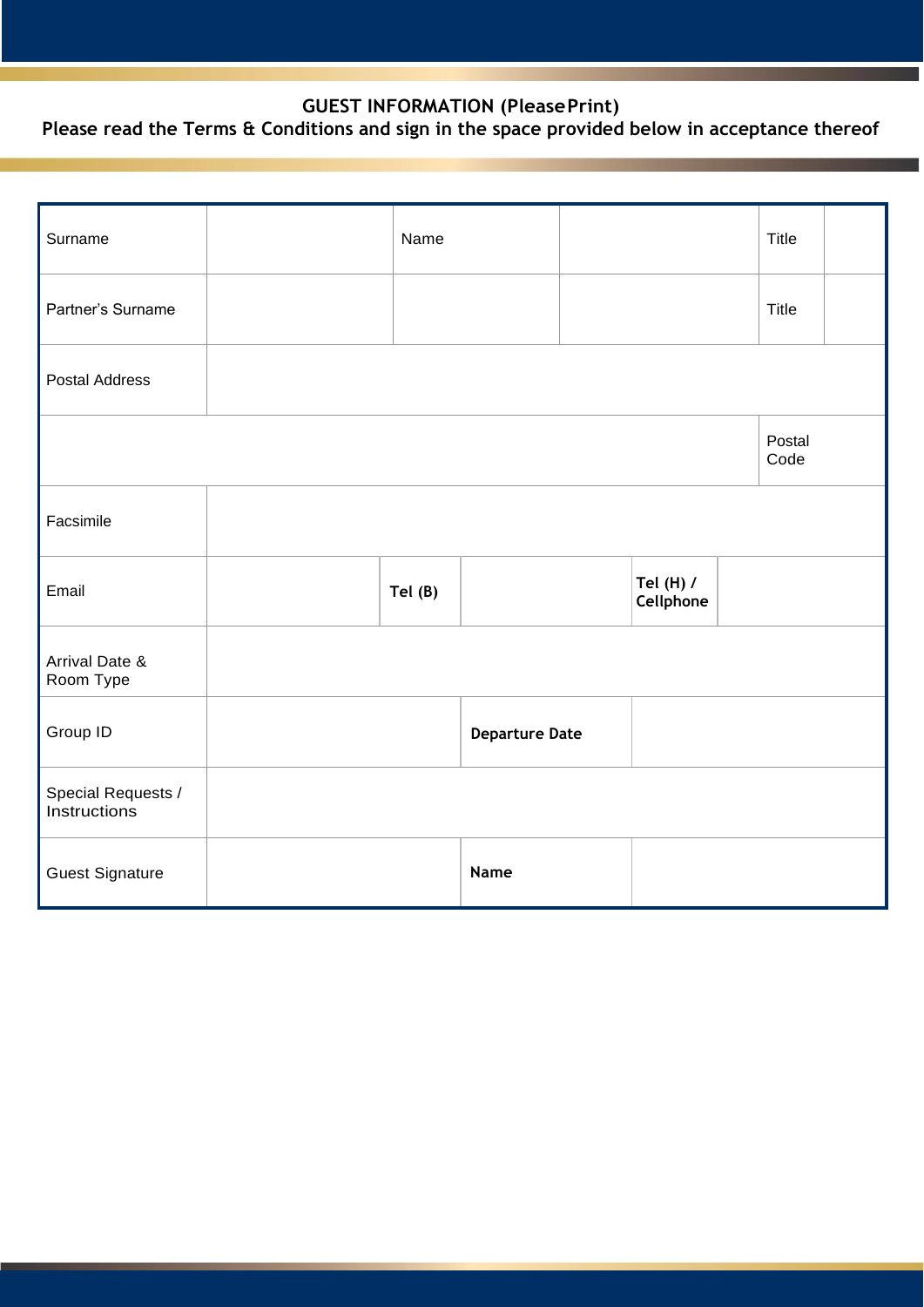### **GROUP INFORMATION (Please Print)**

## **Please read the Terms & Conditions and sign in the space provided below in acceptance thereof**

| Company Name                       |                  |        |                       |  |                        |  |                |
|------------------------------------|------------------|--------|-----------------------|--|------------------------|--|----------------|
| <b>Postal Address</b>              |                  |        |                       |  |                        |  |                |
|                                    |                  |        |                       |  |                        |  | Postal<br>Code |
| Facsimile                          |                  |        |                       |  |                        |  |                |
| Email                              |                  | Tel(B) |                       |  | Tel (H) /<br>Cellphone |  |                |
|                                    | Double Occupancy |        | Single Occupancy      |  |                        |  |                |
| Number of Rooms                    |                  |        |                       |  |                        |  |                |
| Arrival Date &<br>Room Type        |                  |        |                       |  |                        |  |                |
| Group ID                           |                  |        | <b>Departure Date</b> |  |                        |  |                |
| Special Requests /<br>Instructions |                  |        |                       |  |                        |  |                |